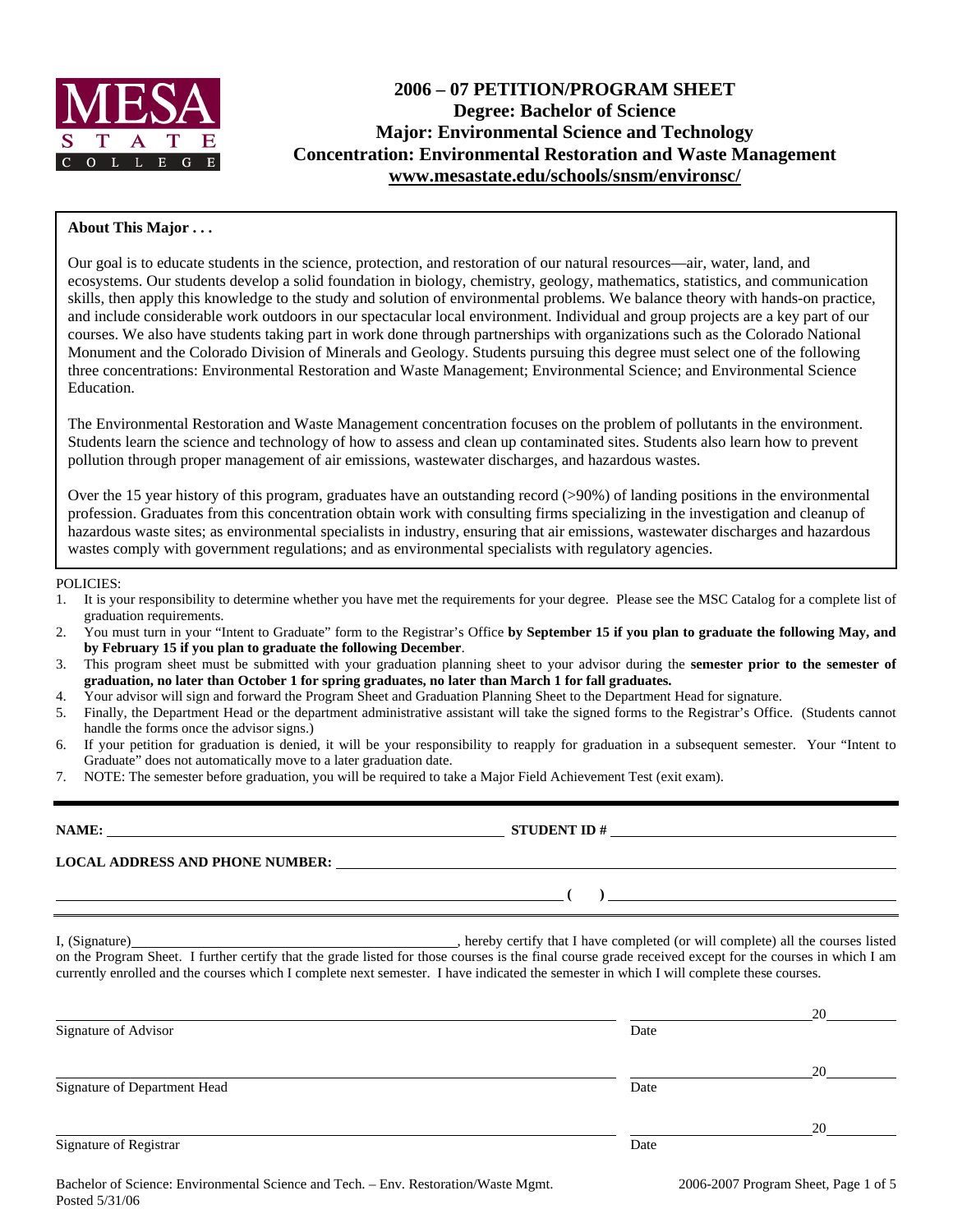- Must earn 120 semester hours and meet the academic residency requirements to earn a baccalaureate degree at Mesa State College.
- Must earn a minimum of 40 semester hours in upper division courses (i.e., 300-level and 400-level courses).
- A cumulative grade point average of 2.0 or higher must be maintained for all courses.
- A "C" or higher is required in all courses listed as major requirements.
- When filling out this program sheet a course can only be used once, i.e., no double counting is allowed between categories.
- Excess KINA/HPWE courses beyond the two required and pre-collegiate courses (usually numbered below 100) cannot be used for graduation.
- All degree requirements must be completed as described. Any exceptions or substitutions must be recommended in advance by the faculty advisor and approved by the Department Head.
- It is recommended that students work closely with a faculty advisor when selecting courses and scheduling classes prior to registration.
- Students are required to participate in exit examinations or other programs deemed necessary to comply with the college accountability requirement.

General Education Requirements (Minimum of 33 semester hours) See the M.S.C. catalog for the list of courses that meet the general education categories.

| Trns/Subs<br>No.<br>Grade<br>Credit<br>Term<br>Year<br>Course                   | Trns/Subs<br>No.<br>Credit<br>Grade<br>Year<br>Term<br>Course                           |  |  |  |  |  |  |
|---------------------------------------------------------------------------------|-----------------------------------------------------------------------------------------|--|--|--|--|--|--|
| <b>English:</b> ENGL 111 and 112 (6 semester hours, must receive a              | Humanities or Social/Behavioral Science: (3 semester hours)                             |  |  |  |  |  |  |
| "C" or higher, must be completed by the time the student has 60                 |                                                                                         |  |  |  |  |  |  |
| semester hours)                                                                 |                                                                                         |  |  |  |  |  |  |
| *ENGL<br><u> 1980 - Jan James James III, martx</u>                              | <b>Fine Arts:</b> (3 semester hours)                                                    |  |  |  |  |  |  |
| *ENGL                                                                           |                                                                                         |  |  |  |  |  |  |
| *ENGL 129, Honors English, may be substituted for ENGL 111 and ENGL             |                                                                                         |  |  |  |  |  |  |
| 112. Must earn a grade of "C" or better. May need to take additional electives. |                                                                                         |  |  |  |  |  |  |
| <b>Humanities:</b> (6 semester hours)                                           | Natural Sciences: (minimum 6 semester hours, at least one course<br>must include a lab) |  |  |  |  |  |  |
|                                                                                 |                                                                                         |  |  |  |  |  |  |
|                                                                                 |                                                                                         |  |  |  |  |  |  |
| <b>Social and Behavioral Sciences:</b> (6 semester hours)                       |                                                                                         |  |  |  |  |  |  |
|                                                                                 | <b>Applied Studies:</b> (3 semester hours)                                              |  |  |  |  |  |  |
|                                                                                 |                                                                                         |  |  |  |  |  |  |
|                                                                                 |                                                                                         |  |  |  |  |  |  |

#### **Other Requirements** (11 semester hours)

| <b>Kinesiology:</b> (3 Semester Hours) |                                                                          |        |       |      |      |           | <b>Bachelor of Science Degree Distinction:</b>                |     |        |       |      |      |           |
|----------------------------------------|--------------------------------------------------------------------------|--------|-------|------|------|-----------|---------------------------------------------------------------|-----|--------|-------|------|------|-----------|
| Course                                 | No.                                                                      | Credit | Grade | Term | Year | Trns/Subs | (8 semester hours) Must earn a "C" or better in both courses. |     |        |       |      |      |           |
| <b>KINE/HPWA</b>                       | 100                                                                      |        |       |      |      |           | Course                                                        | No. | Credit | Grade | Term | Year | Trns/Subs |
| <b>KINA/HPWE</b>                       |                                                                          |        |       |      |      |           | <b>MATH</b>                                                   | 151 |        |       |      |      |           |
| <b>KINA/HPWE</b>                       |                                                                          |        |       |      |      |           | <b>STAT</b>                                                   | 200 |        |       |      |      |           |
|                                        | See the M.S.C. catalog for the list of approved KINA/HPWE/ Selected DANC |        |       |      |      |           |                                                               |     |        |       |      |      |           |
| courses.                               |                                                                          |        |       |      |      |           |                                                               |     |        |       |      |      |           |

#### **Environmental Science and Technology – Environmental Restoration and Waste Management Major Requirements** (65-67 Semester Hours) A "C" or higher is required in all courses listed as major requirements.

| Course              | <u>No.</u> | Credit                  | Grade | Term | Year | Trns/Subs | Course      | <u>No.</u> | Credit                    | Grade | Term | Year | Trns/Subs |
|---------------------|------------|-------------------------|-------|------|------|-----------|-------------|------------|---------------------------|-------|------|------|-----------|
| <b>ENVS</b>         | 110        | $\overline{\mathbf{3}}$ |       |      |      |           | <b>ENVS</b> | 331        | $-3$                      |       |      |      |           |
| <b>ENVS</b>         | 200        | $\blacksquare$          |       |      |      |           | <b>ENVS</b> | 331L       | $\perp$                   |       |      |      |           |
| <b>ENVS</b>         | 200L       | $\overline{1}$          |       |      |      |           | <b>ENVS</b> | 340        | $\overline{\mathbf{3}}$   |       |      |      |           |
| <b>ENVS</b>         | 212        | 2                       |       |      |      |           | <b>ENVS</b> | 410        | $\overline{\mathbf{3}}$   |       |      |      |           |
| <b>ENVS</b>         | 212L       | $\mathbf{1}$            |       |      |      |           | <b>ENVS</b> | 420        | $\overline{\phantom{0}3}$ |       |      |      |           |
| <b>ENVS</b>         | 221        | 3                       |       |      |      |           | <b>ENVS</b> | 420L       | $\overline{1}$            |       |      |      |           |
| <b>ENVS</b>         | 301        | 2                       |       |      |      |           | <b>ENVS</b> | 492        | $\overline{2}$            |       |      |      |           |
| <b>ENVS</b>         | 313        | 3                       |       |      |      |           | <b>ENVS</b> | 499        | $\sim$ 4                  |       |      |      |           |
| <b>ENVS</b>         | 313L       | - 1                     |       |      |      |           |             |            |                           |       |      |      |           |
|                     |            |                         |       |      |      |           |             |            |                           |       |      |      |           |
| Continued on page 3 |            |                         |       |      |      |           |             |            |                           |       |      |      |           |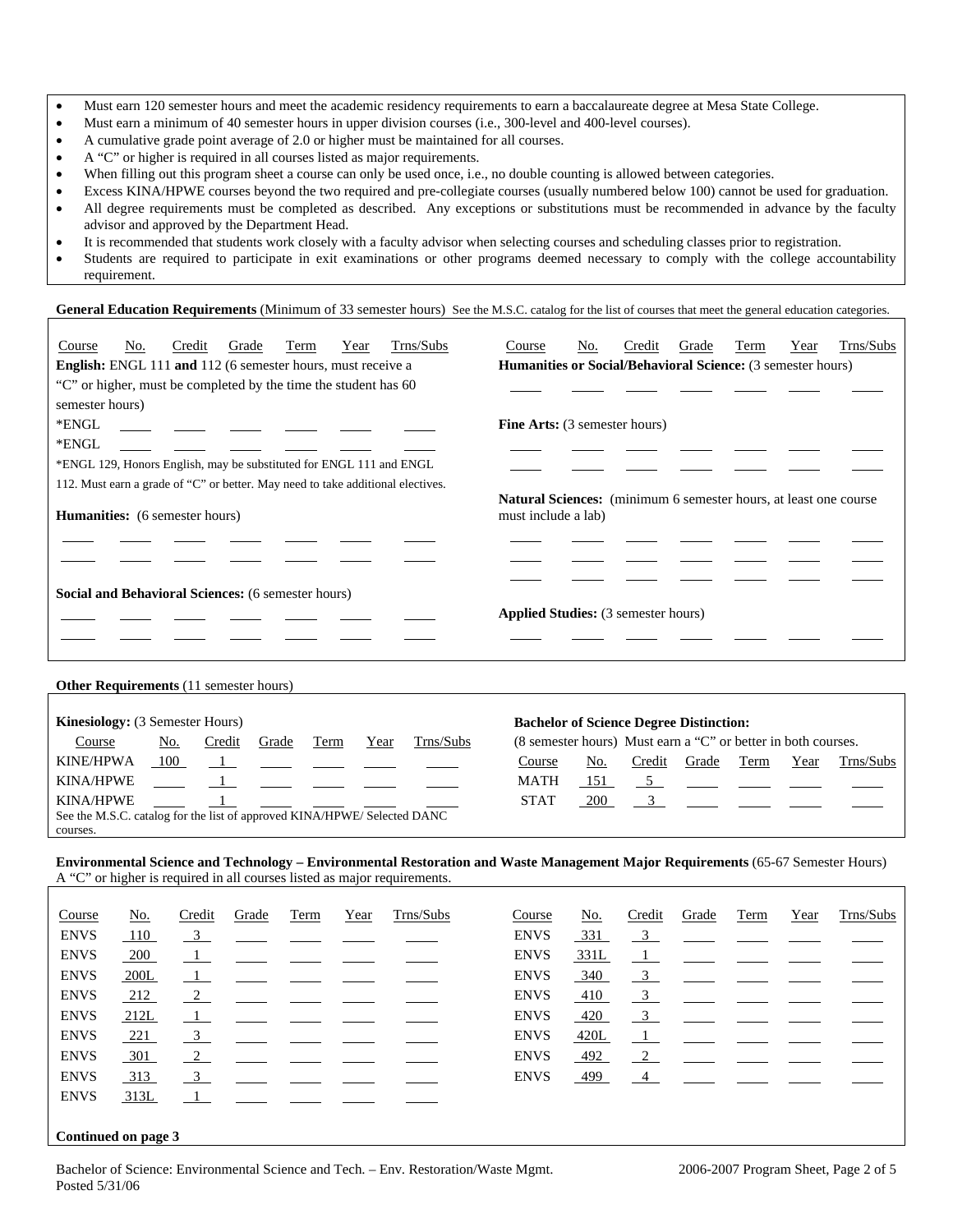| Course                                                                                                                                                                    | No.                                    | Credit         | Grade | Term | Year | Trns/Subs | Course      | No.  | Credit                  | Grade | Term | Year | Trns/Subs |
|---------------------------------------------------------------------------------------------------------------------------------------------------------------------------|----------------------------------------|----------------|-------|------|------|-----------|-------------|------|-------------------------|-------|------|------|-----------|
| *BIOL 105/105L (4,1) or GEOL 111/11lL (3,1)                                                                                                                               |                                        |                |       |      |      |           | <b>CHEM</b> | 132  | $\overline{4}$          |       |      |      |           |
| *                                                                                                                                                                         |                                        |                |       |      |      |           | <b>CHEM</b> | 132L | $\perp$                 |       |      |      |           |
|                                                                                                                                                                           | ** CHEM 300 (4) or CHEM 311/311L (4,1) |                |       |      |      |           |             |      |                         |       |      |      |           |
| <b>CHEM</b>                                                                                                                                                               | 131                                    | $\overline{4}$ |       |      |      |           | **          |      |                         |       |      |      |           |
| <b>CHEM</b>                                                                                                                                                               | 131L                                   |                |       |      |      |           | **          |      |                         |       |      |      |           |
|                                                                                                                                                                           |                                        |                |       |      |      |           | <b>ENGL</b> | 385  | $\overline{\mathbf{3}}$ |       |      |      |           |
| Restricted Electives: 7 semester hours chosen from ENVS 312/312L, ENVS 315, ENVS 321, ENVS 350/350L, ENVS 396, ENVS 413, ENVS 431,<br><b>ENVS 433, ENVS 455, ENVS 496</b> |                                        |                |       |      |      |           |             |      |                         |       |      |      |           |
|                                                                                                                                                                           |                                        |                |       |      |      |           |             |      |                         |       |      |      |           |
|                                                                                                                                                                           |                                        |                |       |      |      |           |             |      |                         |       |      |      |           |
|                                                                                                                                                                           |                                        |                |       |      |      |           |             |      |                         |       |      |      |           |

|        |     |        |       |      |      |           | <b>Electives</b> (All college level courses appearing on your final transcript, not listed above that will bring your total semester hours to 120 hours. |     |        |       |      |      |           |
|--------|-----|--------|-------|------|------|-----------|----------------------------------------------------------------------------------------------------------------------------------------------------------|-----|--------|-------|------|------|-----------|
|        |     |        |       |      |      |           | Excludes KINA/HPWE activity courses.) (11 semester hours; additional upper division hours may be needed.)                                                |     |        |       |      |      |           |
| Course | No. | Credit | Grade | Term | Year | Trns/Subs | Course                                                                                                                                                   | No. | Credit | Grade | Term | Year | Trns/Subs |
|        |     |        |       |      |      |           |                                                                                                                                                          |     |        |       |      |      |           |
|        |     |        |       |      |      |           |                                                                                                                                                          |     |        |       |      |      |           |
|        |     |        |       |      |      |           |                                                                                                                                                          |     |        |       |      |      |           |
|        |     |        |       |      |      |           |                                                                                                                                                          |     |        |       |      |      |           |
|        |     |        |       |      |      |           |                                                                                                                                                          |     |        |       |      |      |           |

## **GRADUATION INFORMATION**

See the "Undergraduate Graduation Requirements" in the Mesa State College catalog for additional graduation information.

**GENERAL EDUCATION REQUIREMENTS** (Minimum of 33 Semester Hours) See current Mesa State College catalog for list of courses that fulfill the requirements below. If one (or more) of the selections below is required in your major, you must use it to fulfill the major requirement and **make a different selection to meet the general education requirement. The courses may not be used to fulfill both requirements.**

**English – 6** Semester Hours (Must be **completed** before student has 60 semester hours. Must receive grade of "C" or above.) ENGL 111 **and** ENGL 112 **or** ENGL 129 *(by permission)*

**Humanities – 6** semester hours

**Social and Behavioral Sciences – 6** semester hours

**Humanities or Social/Behavioral Sciences – 3** semester hours

**Fine Arts – 3** semester hours

**Natural Sciences – 6** semester hours (At least one course must include a lab.)

**Applied Studies – 3** semester hours

### **OTHER REQUIREMENTS** (11 Semester Hours)

**Kinesiology – 3** Semester Hours Each student must take KINE/HPWA 100 together with two KINA/HPWE/Selected DANC courses. See current catalog for listing.

**Degree Distinction – 8** Semester Hours MATH 151 Calculus I (5 semester hours) STAT 200 Probability and Statistics (3 semester hours)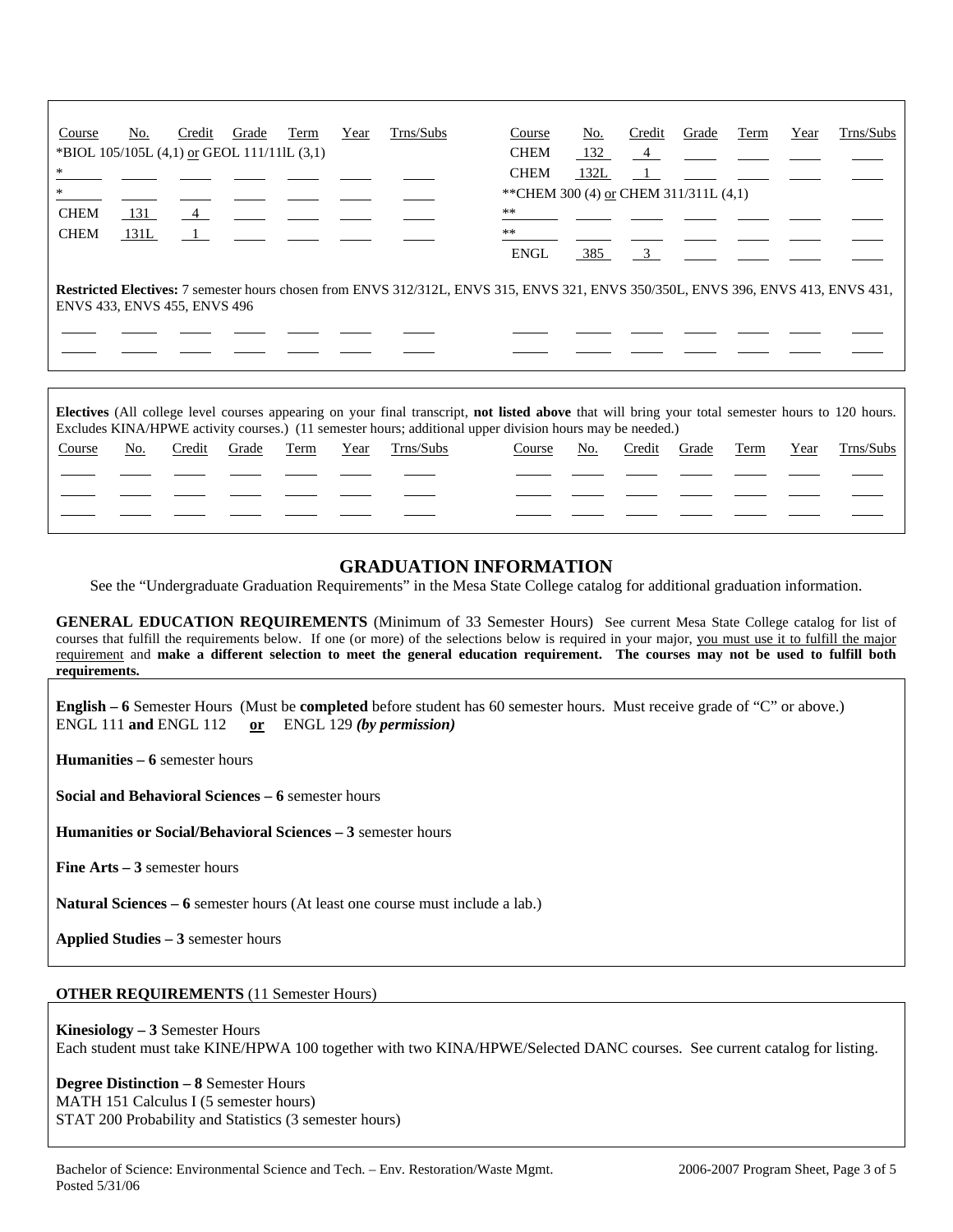## **Environmental Science and Technology – Environmental Restoration and Waste Management**

(65-67 Semester Hours) A "C" or higher is required in all courses listed as major requirements.

## **Required Courses:**

 ENVS 110 Environmental Science and Technology I ENVS 200 Field Methods in Environmental Science ENVS 200L Field Methods in Environmental Science Laboratory ENVS 212 Environmental Health and Safety ENVS 212L Environmental Health and Safety Laboratory ENVS 221 Science & Technology of Pollution Control ENVS 301 Environmental Project Management ENVS 313 Characterization of Contaminated Sites ENVS 313L Characterization of Contaminated Sites Laboratory ENVS 331 Water Quality ENVS 331L Water Quality Laboratory ENVS 340 Air Quality & Pollution Control ENVS 410 Environmental Regulatory Compliance ENVS 420 Advanced Environmental Sampling & Analytical Methods ENVS 420L Advanced Environmental Sampling & Analytical Methods Laboratory ENVS 492 Capstone in Environmental Science & Technology ENVS 499 Internship BIOL 105 Attributes of Living Systems and BIOL 105L Attributes of Livings Systems Laboratory  **or** GEOL 111 Principles of Physical Geology and GEOL 111L Principles of Physical Geology Laboratory CHEM 131 General Chemistry CHEM 131L General Chemistry Laboratory CHEM 132 General Chemistry CHEM 132L General Chemistry Laboratory CHEM 300 Environmental Chemistry **or** CHEM 311 Organic Chemistry and CHEM 311L Organic Chemistry Laboratory ENGL 385 Technical/Professional Writing  **7 semester hours chosen from:** ENVS 312/312L Soil Properties & Characterization and Laboratory ENVS 315 Mined Land Rehabilitation ENVS 321 Environmental Risk Analysis ENVS 350/350L Ecology and Management of Shrublands and Grasslands and Laboratory ENVS 396 Topics ENVS 413 Environmental Fate & Transport of Contaminants ENVS 431 Water & Wastewater Treatment ENVS 433 Restoration of Aquatic Systems ENVS 455 Restoration Ecology ENVS 496 Topics

# **General Electives: 11 Semester Hours;** additional upper division hours may be needed.

Students are required to participate in exit examinations or other programs deemed necessary to comply with the college accountability requirement. All degree requirements must be completed as described above. Any exceptions or substitutions must be recommended in advance by the faculty advisor and approved by the Department Head.